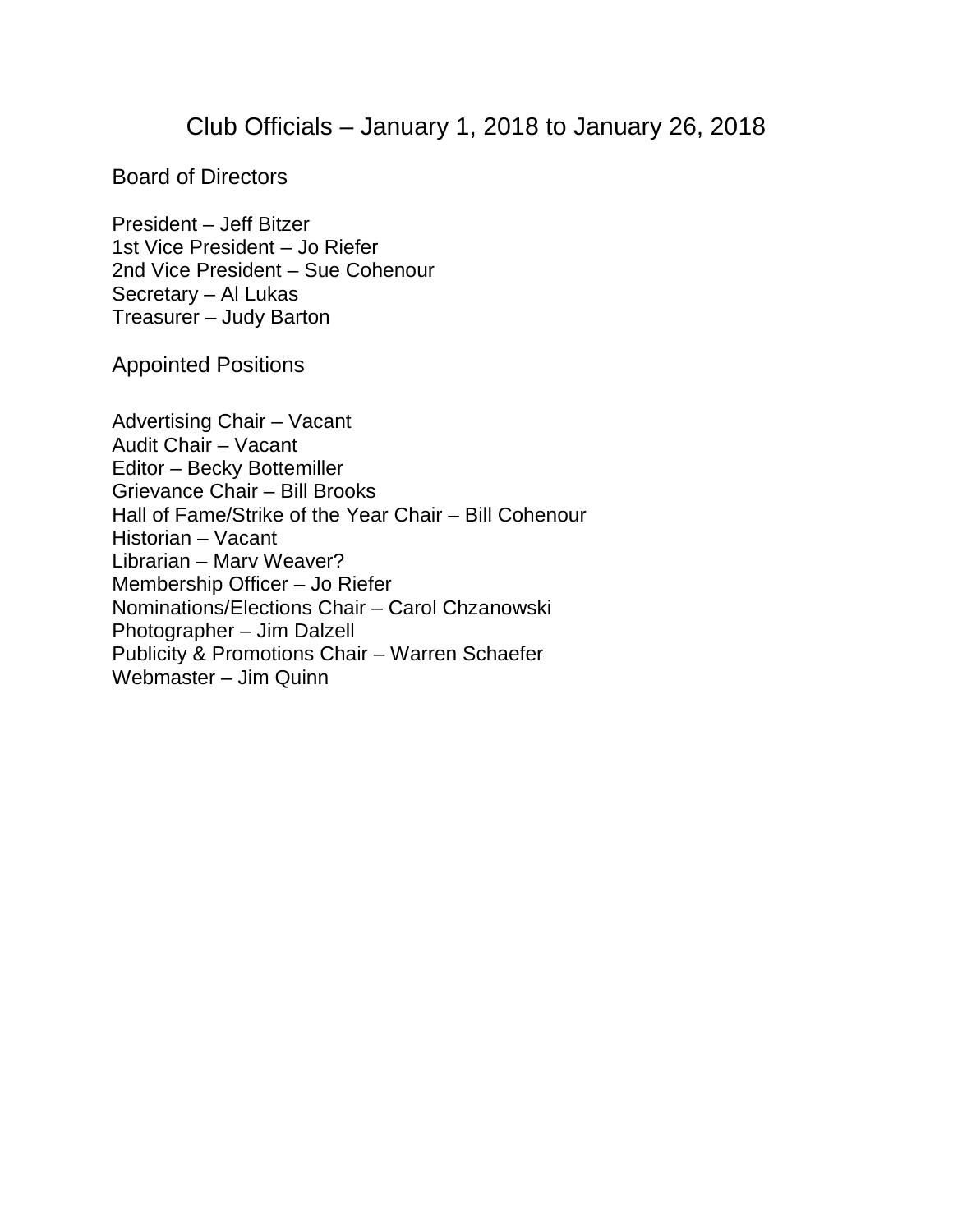## Club Officials – January 27, 2018 to June 22, 2018

Board of Directors

President – Jeff Bitzer 1st Vice President (Membership) – 2nd Vice President (Events & Awards) – Vacant Secretary – Jo Riefer Treasurer – Judy Barton

Appointed Positions

Advertising Chair – Vacant Audit Chair – Vacant Awards – Roger Bryant Grievance Chair – Bill Brooks Hall of Fame/Strike of the Year Chair – Al Varelas Historian – Mike Hennessey Nominations/Elections Chair – Carol Chzanowski Photographer – Jim Dalzell Publicity & Promotions Chair – Warren Schaefer Webmaster – Jim Quinn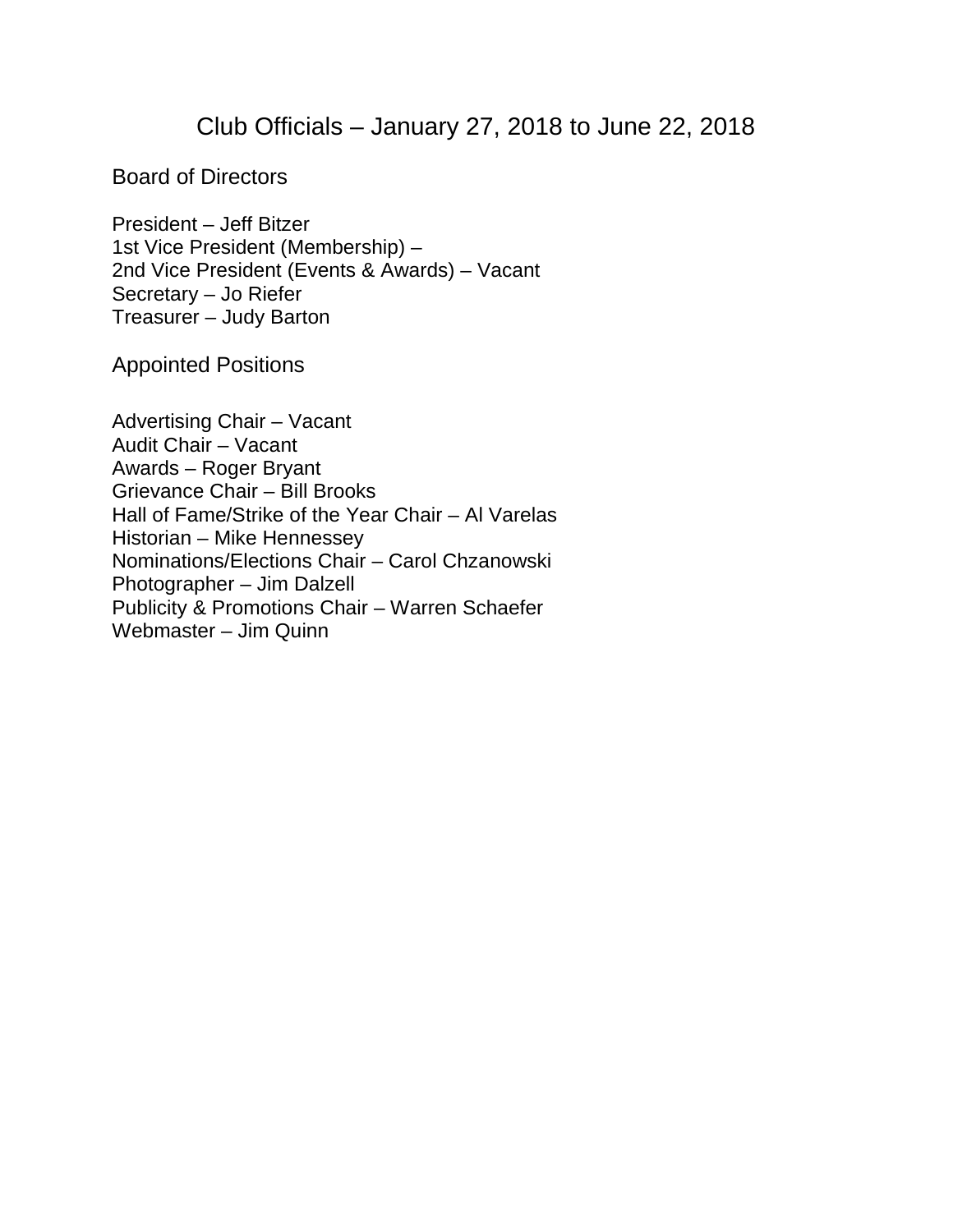## Club Officials – June 23, 2018 to November 12, 2018

Board of Directors

President – Jeff Bitzer 1st Vice President (Membership) – Allan Childers 2nd Vice President (Events & Awards) – Open Secretary – Jo Riefer Treasurer – Carleton Lee

Appointed Positions

Advertising Committee Chair – Open Audit Committee Chair – Open Club Coin Chair – Al Lucas Editor – Becky Bottemiller Grievance Chair – Bill Brooks Hall of Fame/Strike of the Year Chair – Al Varelas Historian – Mike Hennessey Nominations/Elections Chair – Carol Chzanowski Photographer – Open Publicity & Promotions Chair – Warren Schaefer Social Director – Judy Barton Webmaster – Jim Quinn